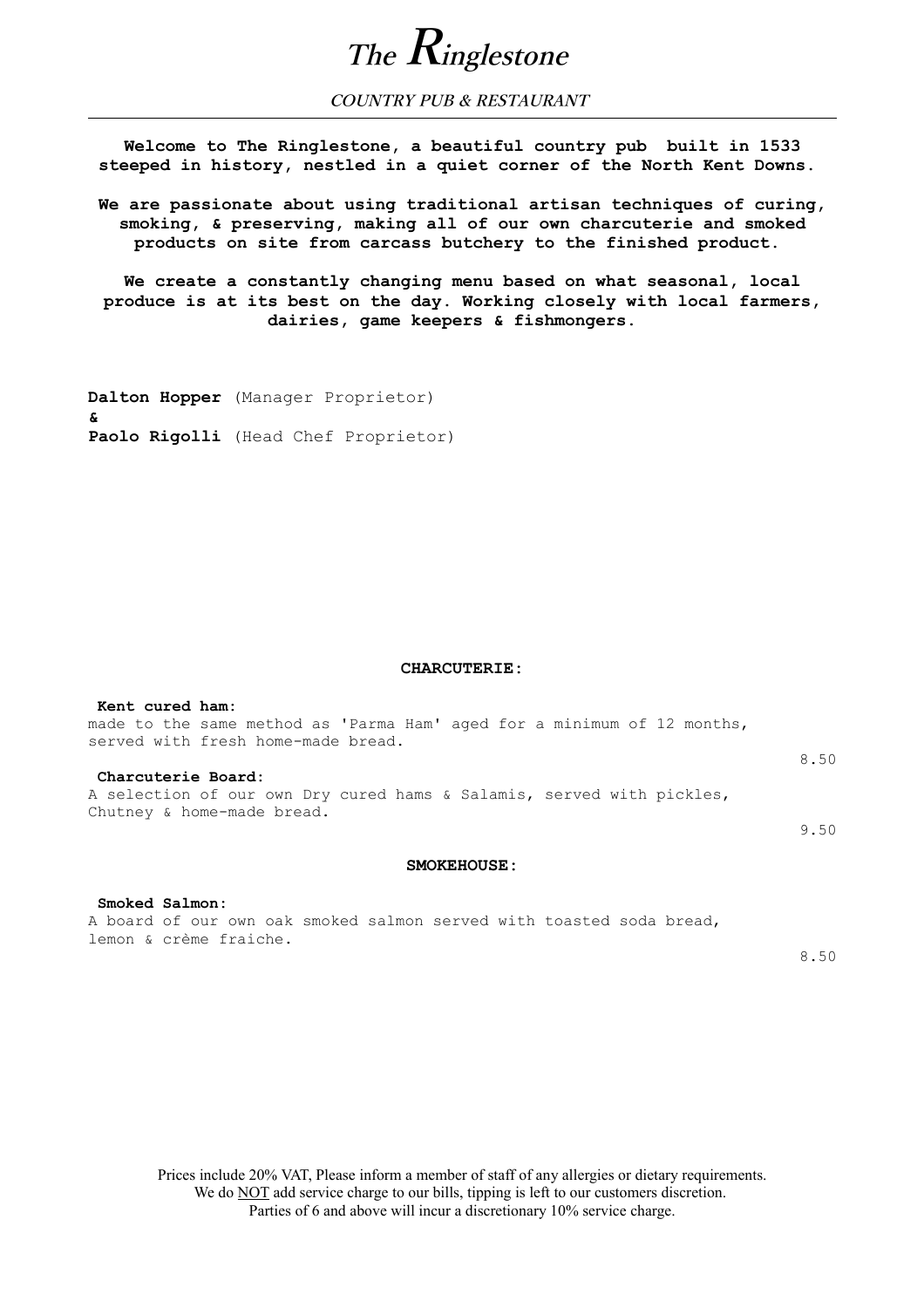| Mackerel                                                                |      |
|-------------------------------------------------------------------------|------|
| Seared Mackerel, Soused Vegetable Salad, Lemon & Chive Cream cheese     | 8.50 |
| Wood Pigeon                                                             |      |
| Breast, Marinated Beetroot, Candied Walnut Granola, Apple syrup.        |      |
| Pork                                                                    | 8.50 |
| Traditional pork Terrine, Cucumber Pickle, Mustard Mayonnaise, Brioche. |      |
|                                                                         | 7.50 |
| Garden Pea                                                              |      |
| Pea Soup, Kent pancetta, Parmesan Cream.                                |      |
|                                                                         | 7.50 |
| Tomato<br>Heirloom Tomatoes, Goats Curd, Shallot, Basil.                |      |
|                                                                         | 8.00 |
|                                                                         |      |

## **MAIN:**

## **Sea Trout**

| Fillet, Charred Baby gem, Braised mussel & garden pea fricassee, mussel broth.      | 16.50 |
|-------------------------------------------------------------------------------------|-------|
| Plaice                                                                              |       |
| Roasted Plaice, Brown Shrimp & Lemon Butter, Samphire, New Potatoes.                | 14.50 |
| Lamb<br>Noisette, Lamb Dripping Potato Terrine, Roasted red pepper compote & Sorrel |       |
|                                                                                     | 17.50 |
| Pork                                                                                |       |
| Loin, Chorizo, Roasted Shallot, Creamed Potato, Braised Fennel.                     | 15.00 |
| Potato & Goats Cheese                                                               |       |
| Lemon thyme gnocchi, Glazed Goats Cheese, shaved walnut.                            |       |
|                                                                                     | 13.00 |

# **DESSERT:**

# **CHEESE:**

# **Selection**  A selection of 5 different British & continental Cheeses.

9.00

Prices include 20% VAT, Please inform a member of staff of any allergies or dietary requirements. We do **NOT** add service charge to our bills, tipping is left to our customers discretion. Parties of 6 and above will incur a discretionary 10% service charge.

# **STARTER:**